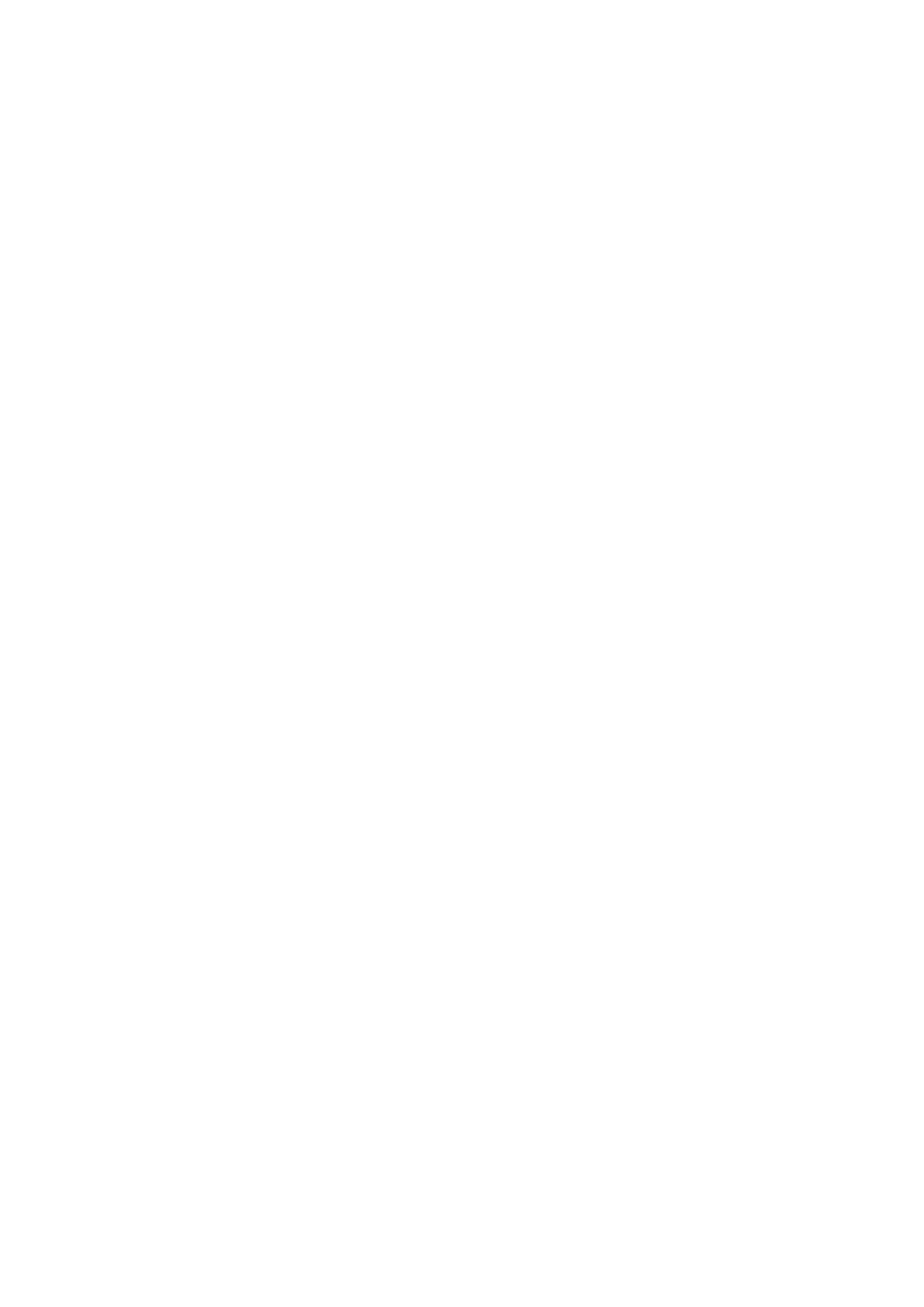

### Contents

| 1.  | <b>Policy Creation</b>                                |                              |
|-----|-------------------------------------------------------|------------------------------|
| 2.  | Heading                                               | Error! Bookmark not defined. |
| 3.  | <b>Implications</b>                                   | 4                            |
| 4.  | Children Adopted from Care and SGO Policy Attachments | 5                            |
| 4.1 | Responsibility of the Headteacher ___                 | 5                            |
| 4.2 | Responsibility of the Governing Body __               | 5                            |
| 4.3 | Procedures: the Governing Body will: ________         | 5                            |
| 4.4 | The role of the Designated Teacher _________          | -6                           |
| 4.5 | The responsibility of all staff _                     |                              |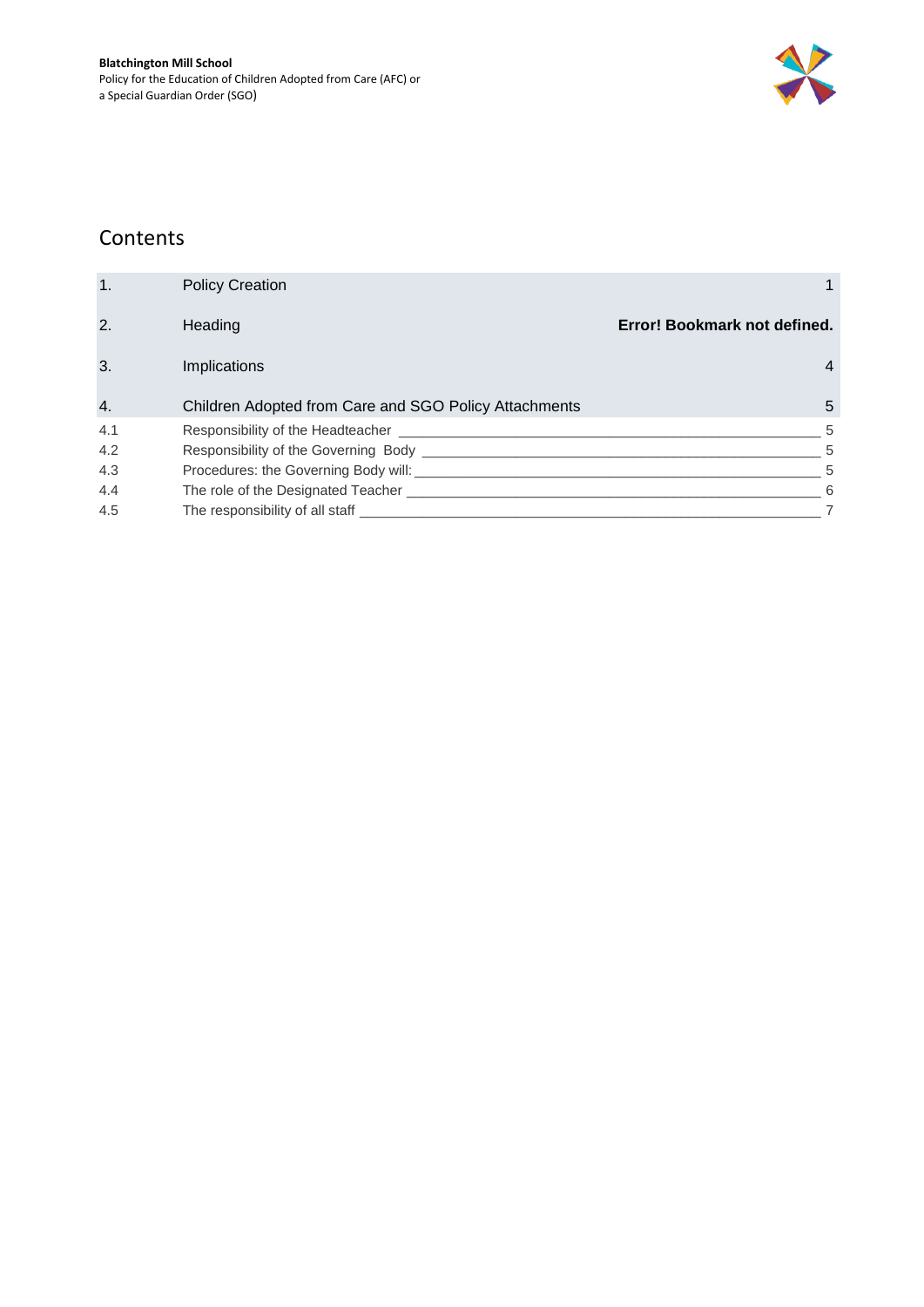**Blatchington Mill School** Policy for the Education of Children Adopted from Care (AFC) or a Special Guardian Order (SGO)



## <span id="page-3-0"></span>1. Policy Creation

| Initiated:               |                                             |
|--------------------------|---------------------------------------------|
| <b>Groups Consulted:</b> | Governors<br><b>Staff</b>                   |
| Date Reviewed:           | December 2016                               |
| Audience                 | <b>Parents</b><br><b>Staff</b><br>Governors |
| Policy located:          | <b>Portal (Staff and Parents)</b>           |
| <b>Policy Format:</b>    | Full                                        |
| Lead Member of Staff:    | <b>Jason King</b>                           |
|                          |                                             |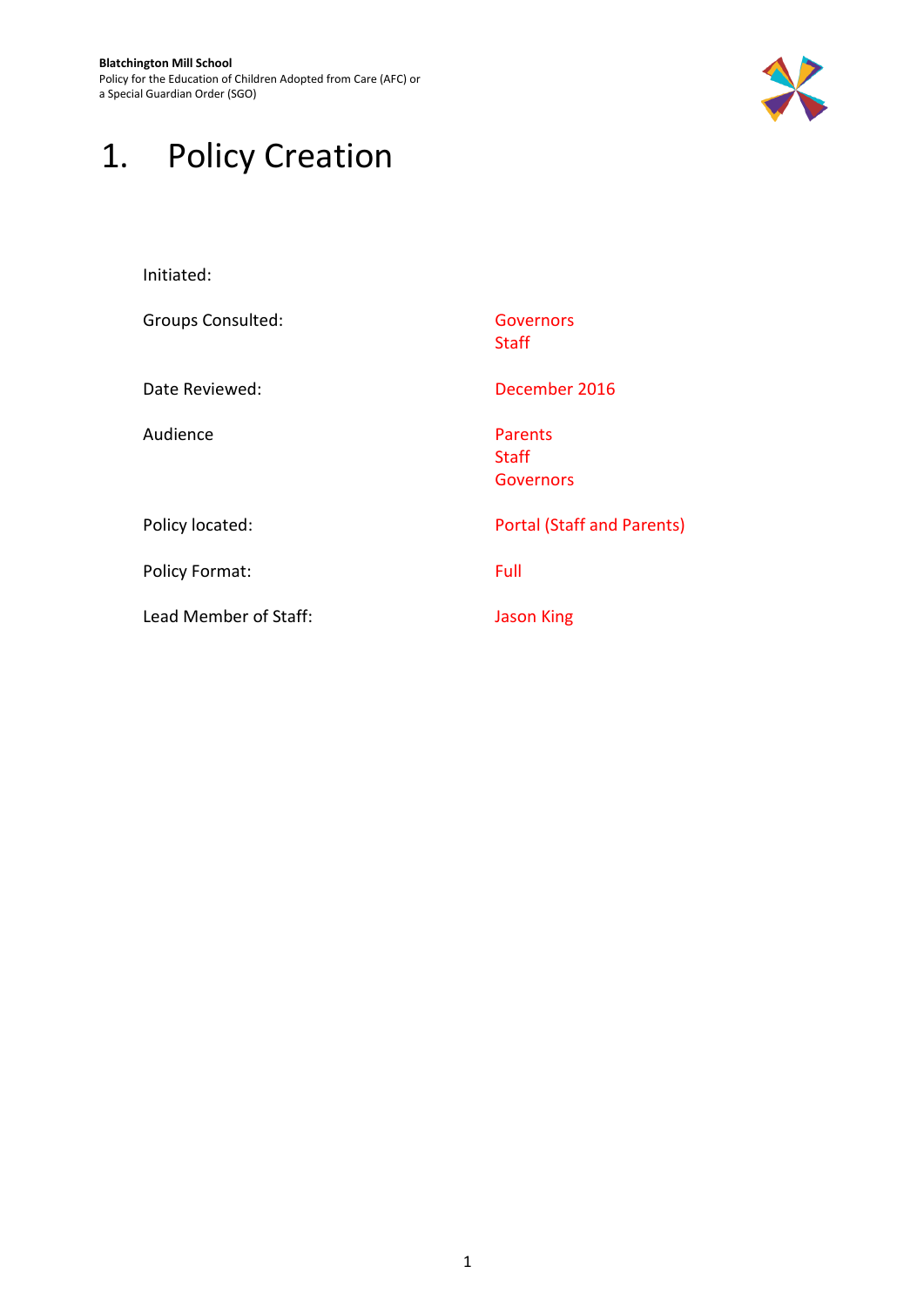

## 2. Policy Statement

Blatchington Mill School has a major part to play in ensuring that children in care are enabled to be healthy, stay safe, enjoy, achieve, make a positive contribution to society and achieve economic wellbeing, in line with Every Child Matters.

This policy aims to clarify responsibilities for Blatchington Mill School regarding support for children adopted from care.

'Adopted children should have an enjoyable childhood, and benefit from excellent parenting and education, enjoying a wide range of opportunities to develop their talents and skills, which in turn will lead to a successful adult life'. (Adoption National Minimum Standards 2011).

Education staff in schools, working in partnership with the child's adoptive parents will play a vital role in helping adopted children achieve positive outcomes in their education, as well as assisting in their social and emotional development.

Adopted children share many characteristics with their non-adopted peers. However in common with other children who have experiences that have precipitated them coming into care, and prevented return to their family of origin, they can suffer from a similar range of emotional and behavioural difficulties. The All Party Parliamentary Group for Children In Care and Care Leavers (Education Matters in Care, UK Parliament November 2012) has recommended that the Government looked closely as to how the educational needs of adopted children can be better and earlier assessed so as to provide them with the right support, educational and otherwise. Amendment has been made to the Schools Admissions code to ensure children adopted from care retain priority schools access from 2013.

The education and achievement of adopted children is to be actively promoted as valuable in itself and as part of their preparation for adulthood (Adoption National Minimum Standards 2011). This requires an effective partnership between the adoptive parent, the adoption agency and schools, which will be supported by Virtual School Brighton and Hove (VSBH).

Helping children in care to succeed and providing a better future for them is a key priority for East/West Sussex/Brighton and Hove and other LAs. This policy takes account of:

- **Promoting the Education of Looked After Children : Statutory guidance for local authorities July 2014**
- The Education (Admission of Looked After Children) (England) Regulations 2006.
- Relevant DfES guidance to Governing Bodies (*Supporting Looked After Learners: A Practical Guide for School Governors*)*.*
- **Brighton and Hove Virtual School guidance.**
- Blatchington Mill School's approach to supporting the educational achievement of Children adopted from Care and SGO is based on the following principles:
- **Prioritising education.**
- **Promoting attendance.**
- Targeting support.
- Having high expectations.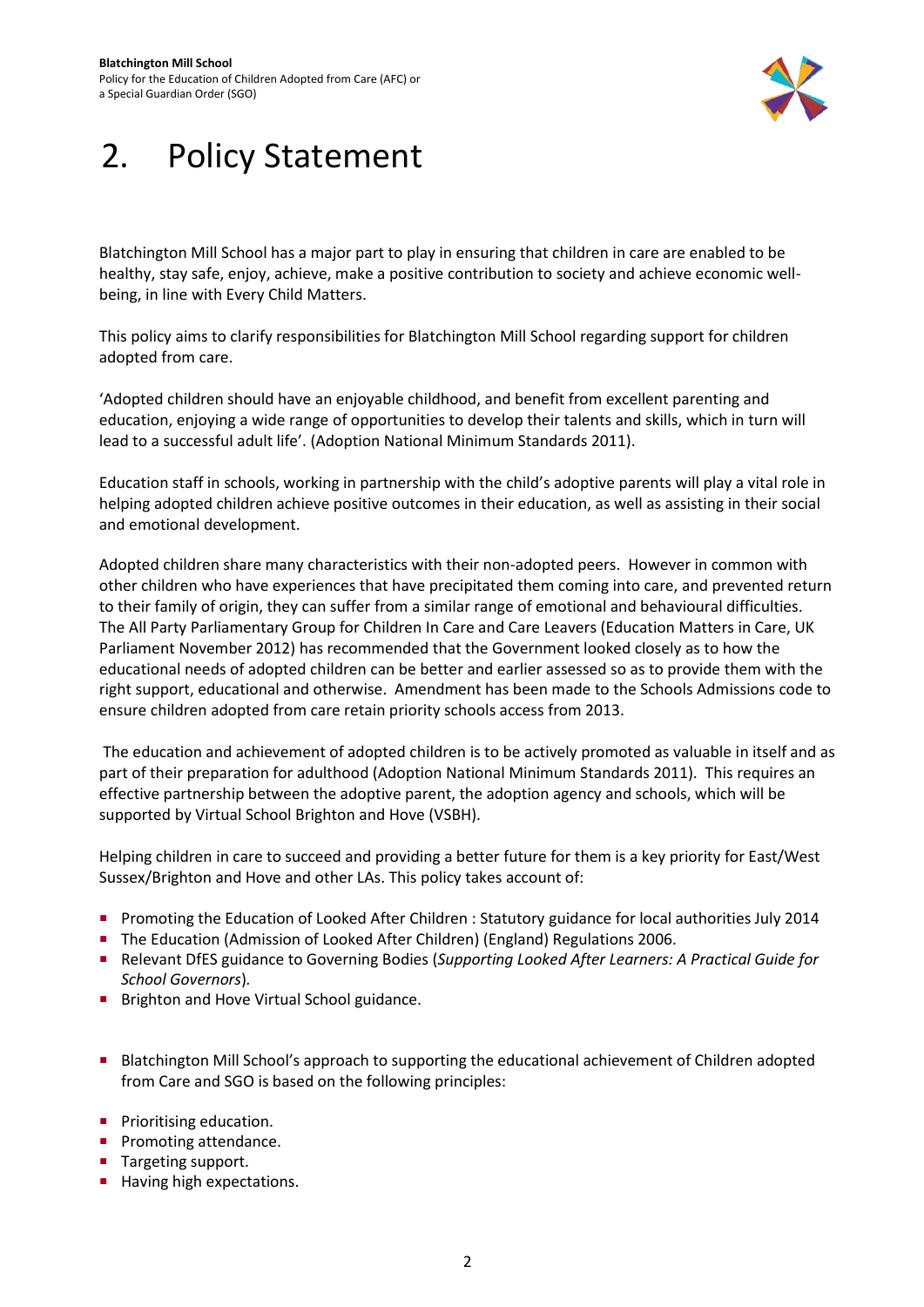

- **Promoting inclusion through challenging and changing attitudes.**
- Achieving stability and continuity.
- **Early intervention and priority action.**
- **Listening to children.**
- **Promoting health and wellbeing.**
- Reducing exclusions and promoting stability.
- **Working in partnership with carers, social workers and other professionals.**

#### Protocol for AFO/SGO 2016-2017

- Phase 1: AYTLs will look at young person's data/progress each term. Interventions if required will be discussed with parent.
- **Phase 2: AFC funds can be applied for after these meetings have established a need.**
- A PEP meeting must be held every term and is set up by AYTL. The PEP must be circulated to the DT and YTL. All funding requests are made through the PEP.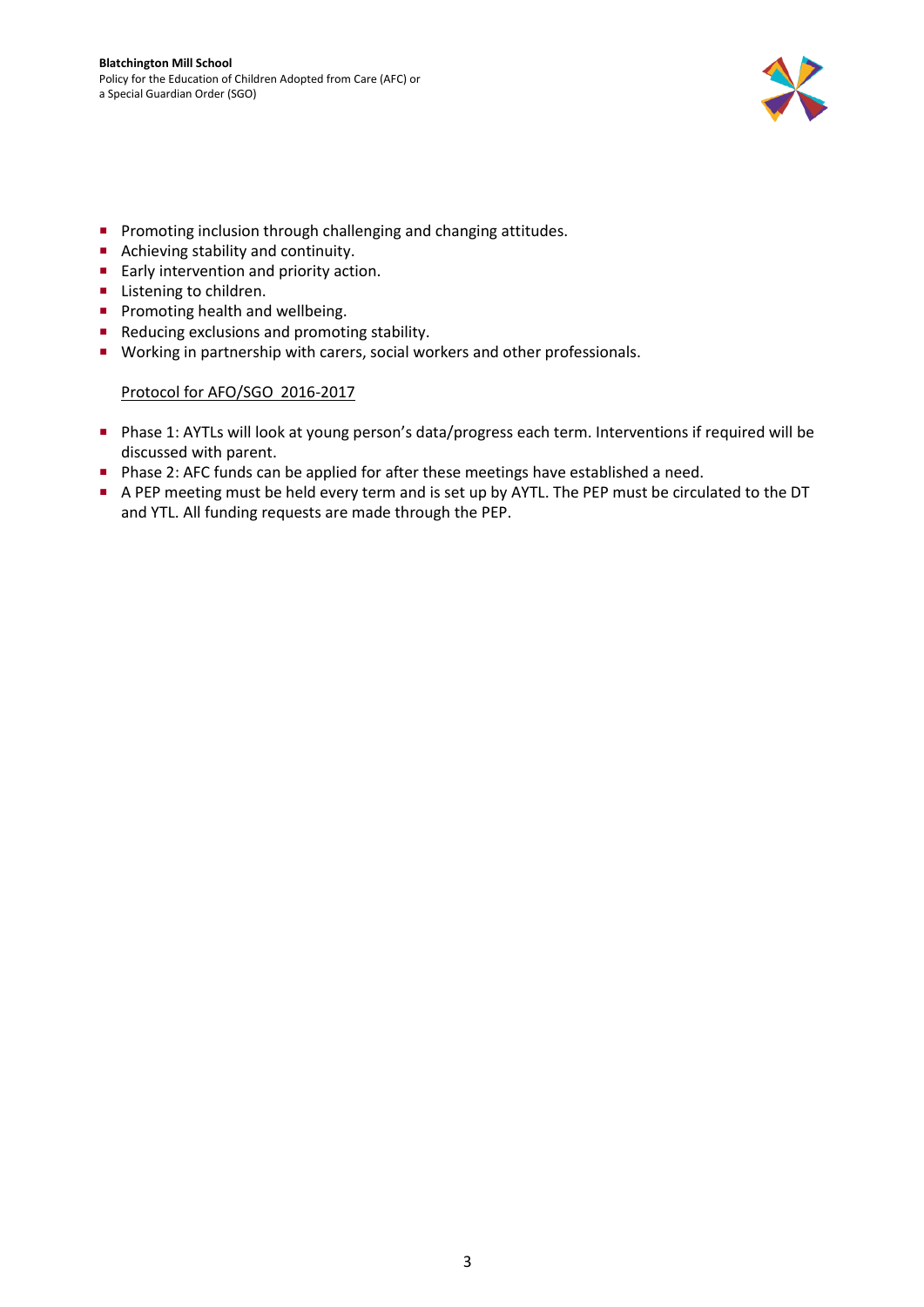

# <span id="page-6-0"></span>3. Implications

As for all our pupils, Blatchington Mill School is committed to helping every Child adopted from Care and SGO to achieve the highest standards they can, including supporting aspirations to achieve in further and higher education. This can be measured by improvement in their achievements and attendance.

The Governing Body of Blatchington Mill School is committed to providing quality education for all pupils and will:

- Ensure Children in Care are prioritised in the school's oversubscription criteria, in line with the Education (Admission of Looked After Children) (England) Regulations 2006. (These require admissions authorities to give top priority for admission to CIC in their oversubscription criteria.
- **Ensure a Designated Teacher for Children in Care is identified and enabled to carry out the** responsibilities set out below
- **Ensure a Personal Education Plan is put in place, implemented and regularly reviewed every term for** every Child in Care, in line with Brighton and Hove guidance on Personal Education Plans.
- **IDENTIFY** a governor as Designated Governor for Children in Care.

The school will champion the needs of Children adopted from Care and SGO, raise awareness and challenge negative stereotypes about them, in order to ensure that they achieve to the highest level possible.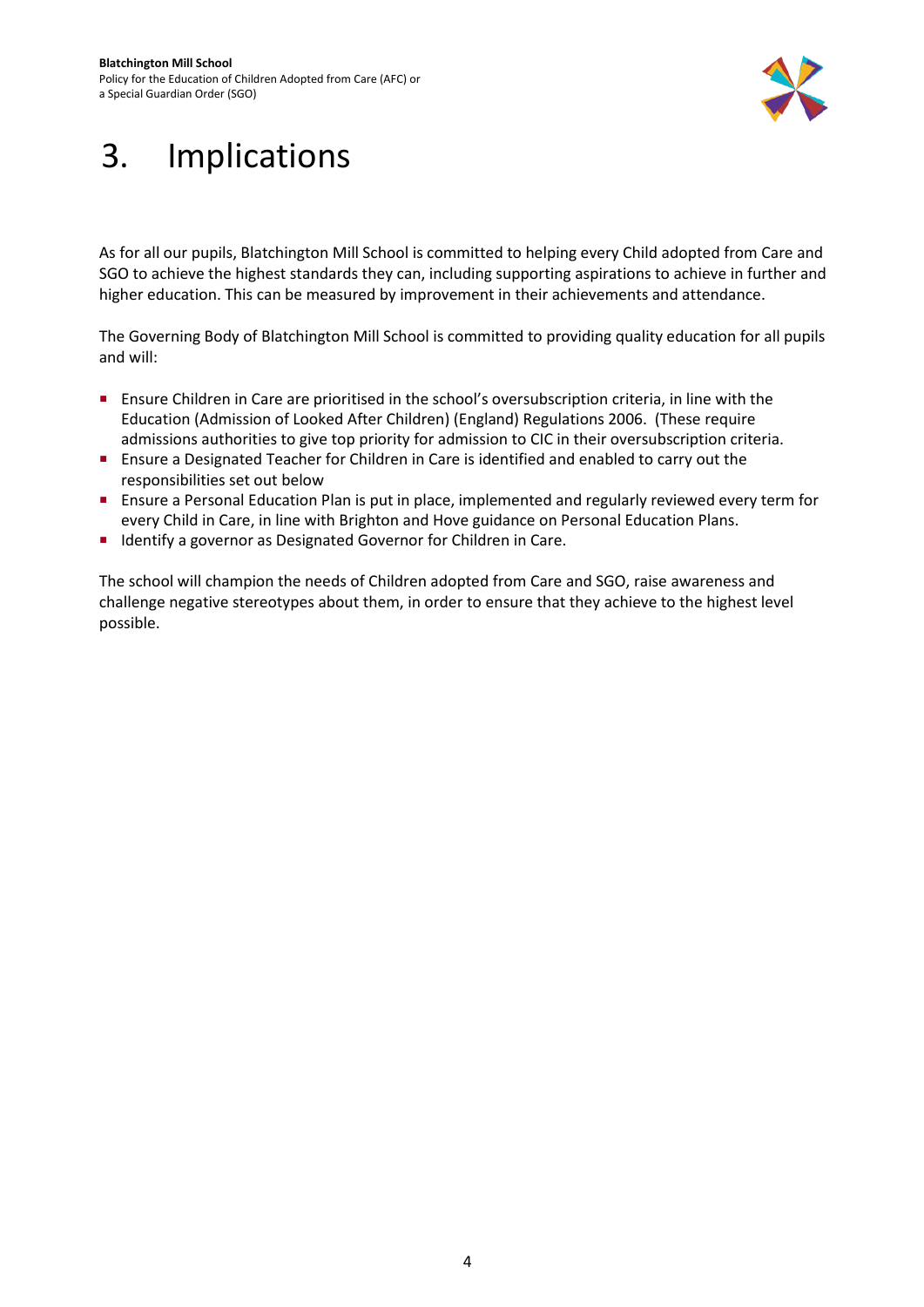

## <span id="page-7-0"></span>4. Children Adopted from Care and SGO Policy Attachments

### <span id="page-7-1"></span>4.1 Responsibility of the Headteacher

- Identify a Designated Teacher for Children adopted from Care and SGO, whose role is set out below. It is essential that another appropriate person is identified quickly should the Designated Teacher leave the school or take sick leave.
- **Ensure that procedures are in place to monitor the admission, progress, attendance and any exclusion** of Children adopted from Care and SGO and take action where progress, conduct or attendance is below expectations.
- Report on the progress, attendance and conduct of Children in Care. OFSTED now select a number of Children adopted from Care and SGO, tracking their results and the support they have received.
- Ensure that staff in school receive relevant training and are aware of their responsibilities under this policy and related guidance.

#### <span id="page-7-2"></span>4.2 Responsibility of the Governing Body

- Identify a nominated Governor for Children adopted from Care and SGO.
- Ensure that all Governors are fully aware of the legal requirements and guidance on the education of Children adopted from Care and SGO.
- **Ensure the school has an overview of the needs and progress of Children adopted from Care and SGO.**
- Allocate resources to meet the needs of Children adopted from Care and SGO.

#### <span id="page-7-3"></span>4.3 Procedures: the Governing Body will:

- Oversee the academic progress of Children adopted from Care and SGO, through an annual report (see below).
- **Ensure that Children in Care are given top priority when applying for places in accordance with the** school's oversubscription criteria.
- Work to prevent exclusions and reduce time out of school, by ensuring the school implements policies and procedures to ensure Children adopted from Care and SGO achieve and enjoy their time at the school, by recognising the extra problems caused by excluding them and by not excluding them except as a last resort.
- **Ensure that the school has a Designated Teacher, and that the Designated Teacher is enabled to carry** out his or her responsibilities as below.
- **Support the Headteacher, the Designated Teacher and other staff in ensuring that the needs of** Children adopted from Care and SGO are recognised and met.
- Receive a report once a year setting out:
	- 1. The number of looked-after pupils on the school's roll (if any).
	- 2. Their attendance, as a discreet group, compared to other pupils.
	- 3. Progress data summary for KS3/4 and 5
	- 4. The number of fixed term and permanent exclusions (if any).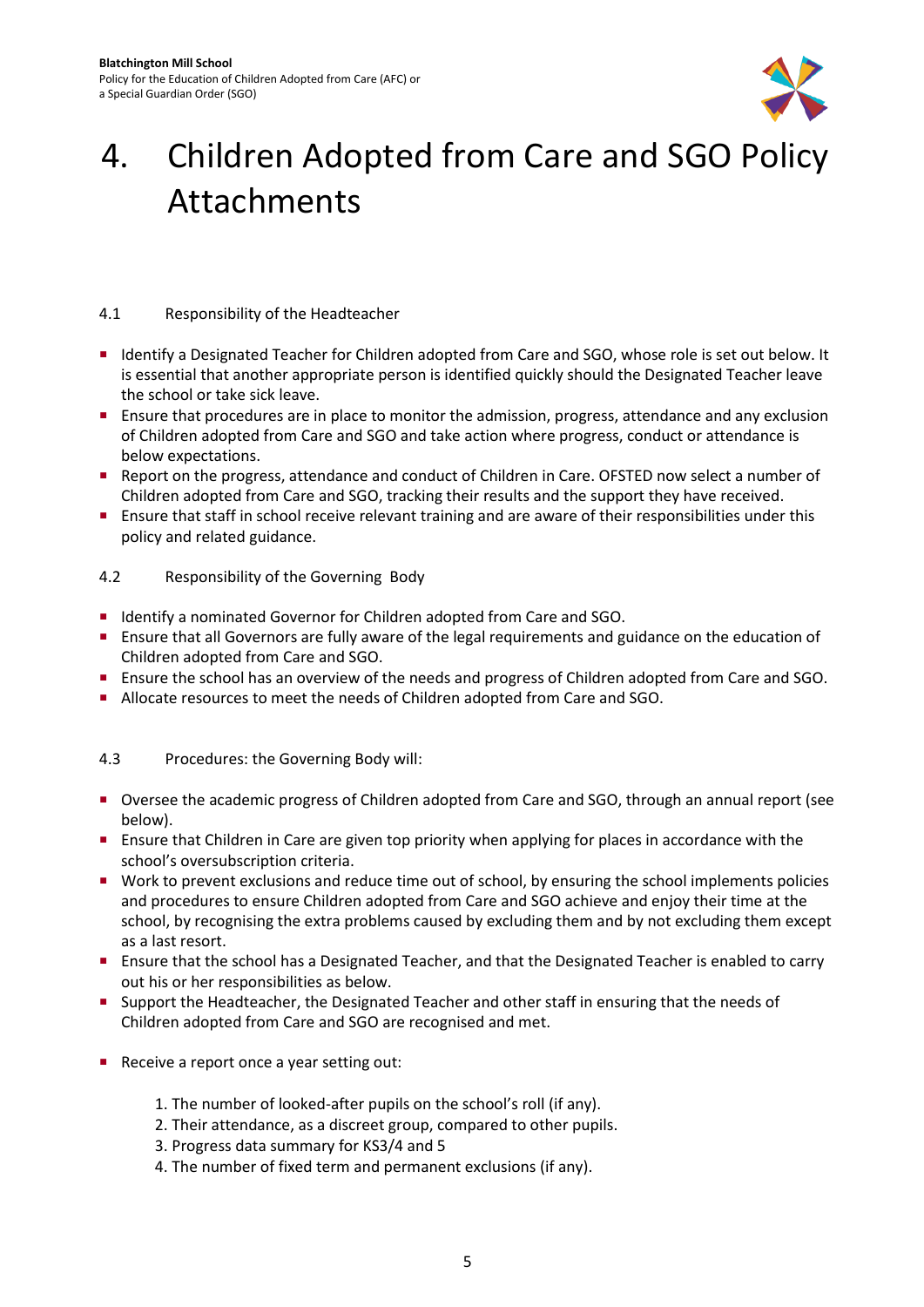

*5.* The destinations of pupils who leave the school.

*6.* The information for this report should be collected and reported in ways that preserve the anonymity and respect the confidentiality of the pupils concerned.

### <span id="page-8-0"></span>4.4 The role of the Designated Teacher

Government Guidance says that the Designated Teacher should be "someone with sufficient authority to make things happen…[who] should be an advocate for Children adopted from Care and SGO, assessing services and support, and ensuring that the school shares and supports high expectations for them."

Governors should be aware that all schools are already required to have a designated teacher for Children in Care and Children adopted from Care and SGO. It is strongly recommended that this person should be a member of the Senior Management Team. Training for Designated Teachers has been and will continue to be available through the Virtual School Brighton and Hove. Governors should also be aware that OFSTED will focus on Children in Care and Children adopted from Care and SGO, monitoring how the School has promoted their inclusion and attainment and the effectiveness of joint working with other services involved with them.

Our Designated Teacher will:

- **Ensure a welcome and smooth induction for the child and their carer, using the Personal Education** Plan to plan for that transition in consultation with the child's social worker and VSB&H.
- Ensure that a Personal Education Plan is completed by the AYTL with the child, the social worker (if required) and any other relevant people.
- **Ensure that each Child adopted from Care and SGO has an identified member of staff that they can talk** to if appropriate. This need not be the Designated Teacher, but should be based on the child's own wishes. *Members of staff who take on this role may need to be supported by someone from the school's pastoral staff. They should also be alert to any child protection issues, any disclosures that pupils may make, and know what action to take. The deputy designated teacher is also the deputy delegated safeguarding lead.*
- Track academic progress and target support appropriately
- Co-ordinate any support for the child in care that is necessary within school.
- Ensure confidentiality for individual pupils, sharing personal information on a need to know basis.
- **Encourage Children adopted from Care and SGO to join in extra-curricular activities and out of school** learning where appropriate.
- **Ensure, as far as possible, attendance at planning and review meetings.**
- Act as an advisor to staff and Governors, raising their awareness of the needs of Children adopted from Care and SGO.
- Set up timely meetings with relevant parties where the pupil is experiencing difficulties in school or is at risk of exclusion.
- **Ensure the speedy transfer of information between individuals, agencies and if the pupil changes** school – to a new school.
- Be pro-active in supporting transition and planning when moving to a new phase in education.
- Track academic progress and target support appropriately.
- Promote inclusion in all areas of school life.